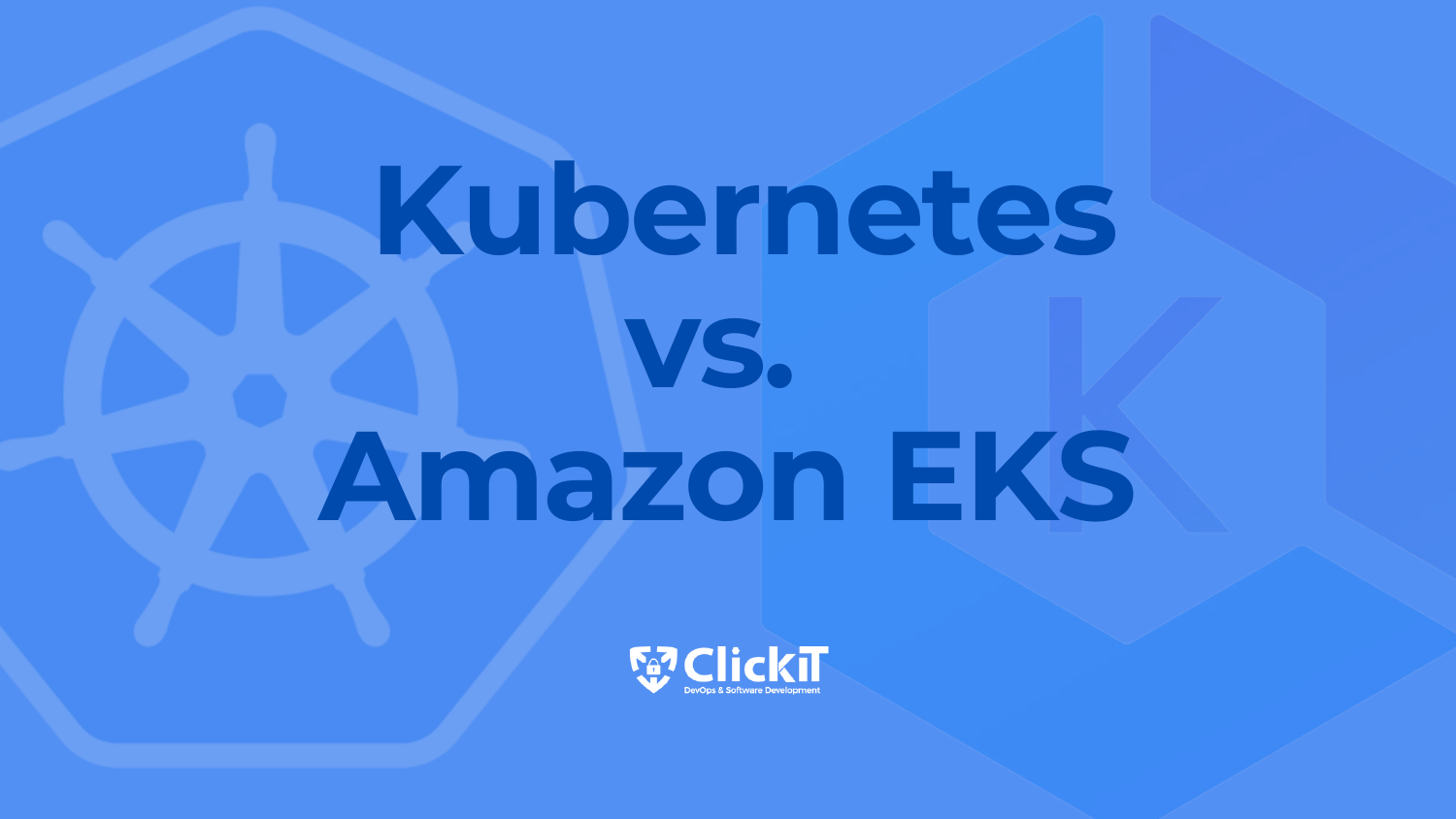

#### Why do you care about spinning up an EKS cluster on Amazon?



Why not choose to create your own Kubernetes cluster or use some other cloud provider like GCP or Azure?

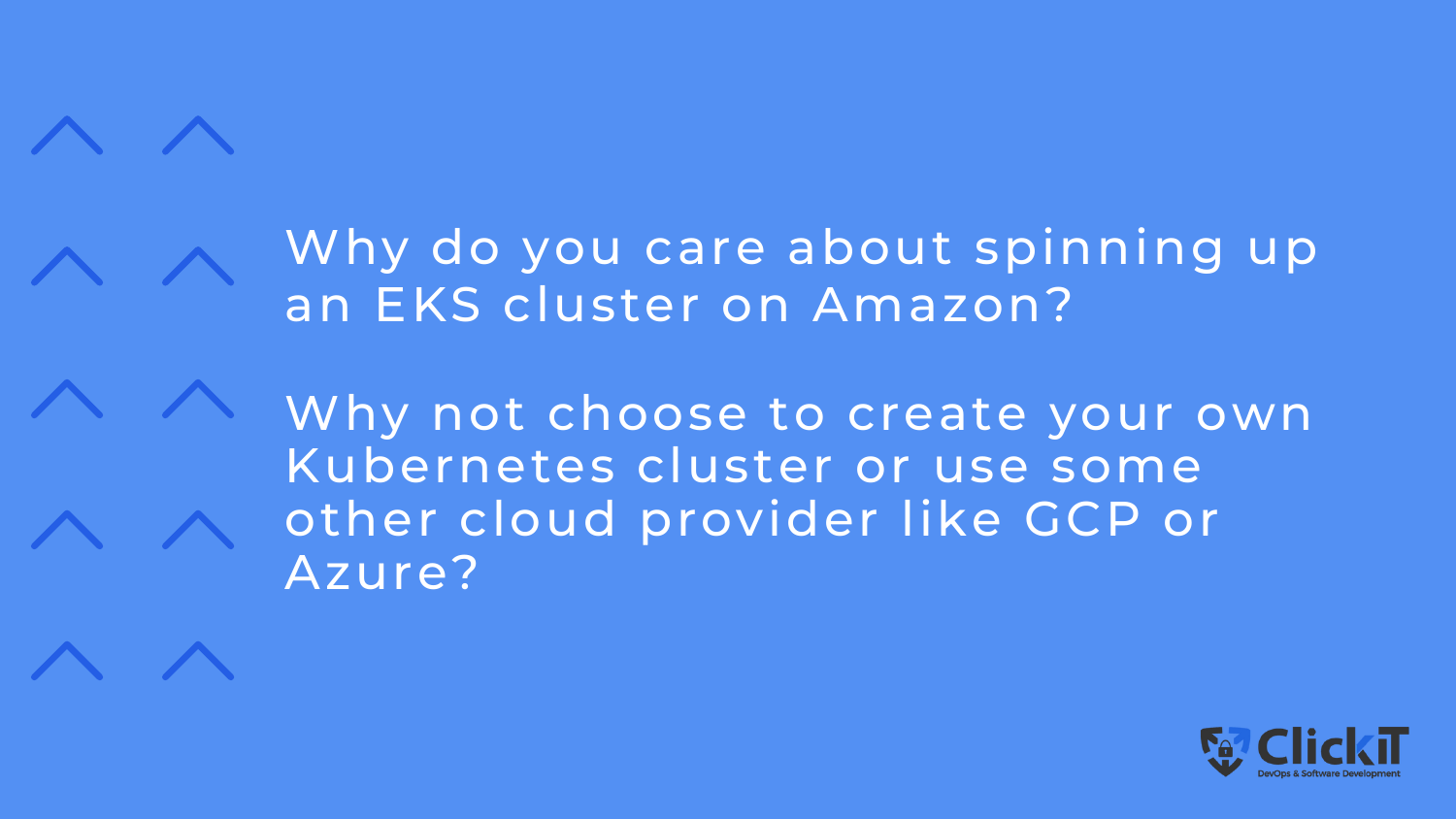#### There are a multitude of reasons.



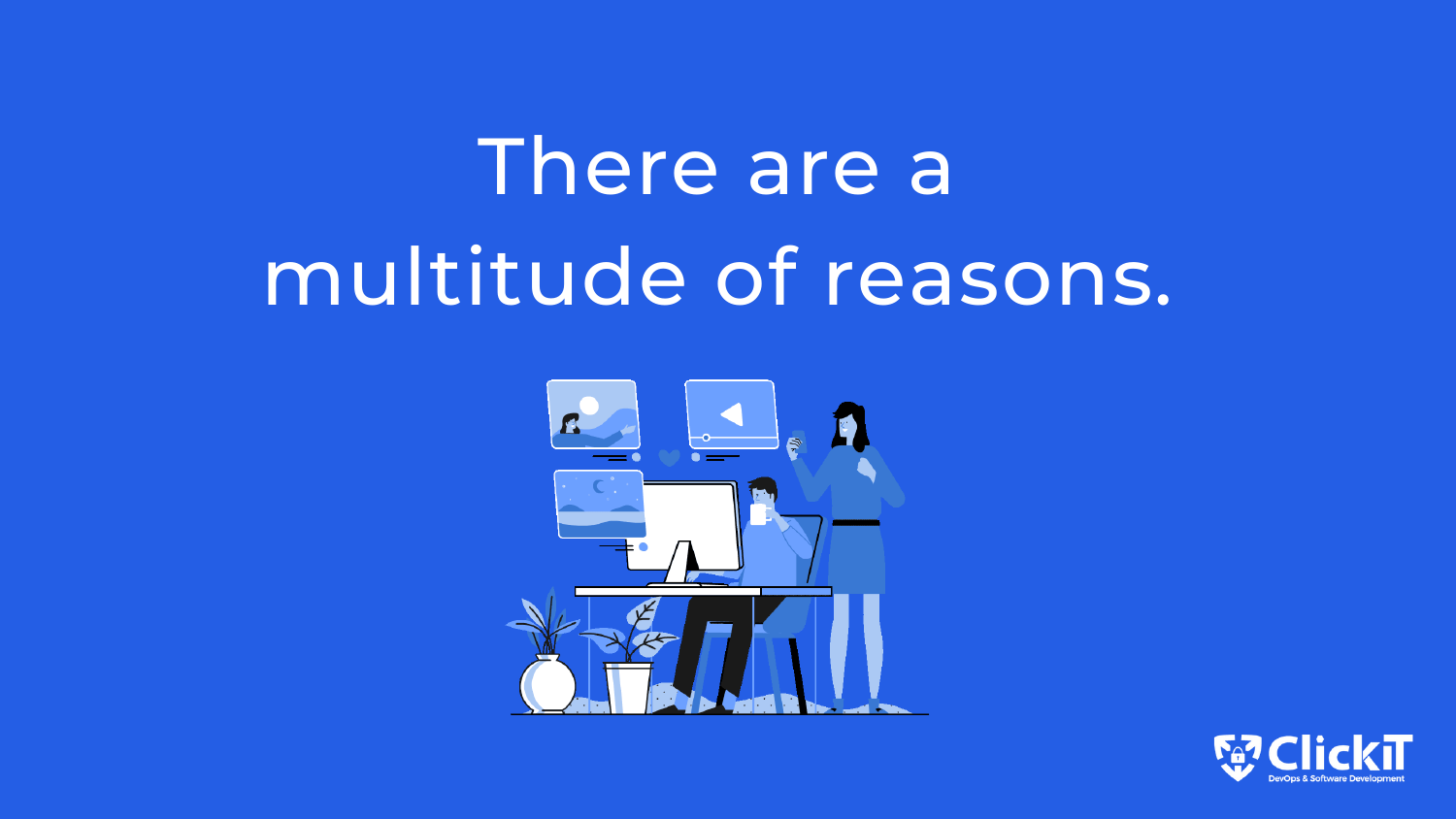#### **@ Complexity**

When bootstrapping your Kubernetes, you'll be in charge of securing and managing your app. On top of this, Kubernetes maintenance involves upgrades to the cluster, the underlying operating system, and more.

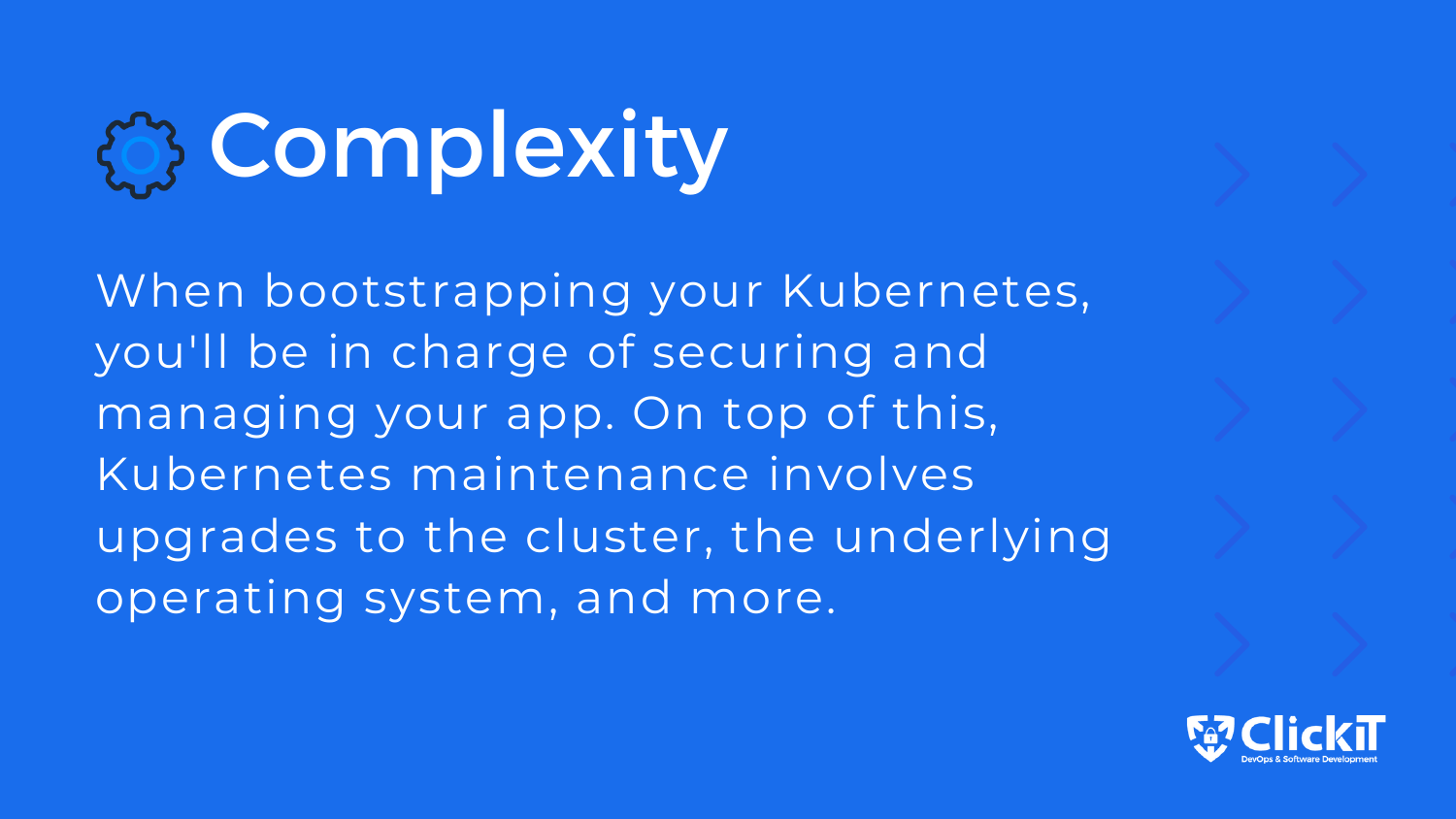#### **E3** Integration

EKS works out-of-the-box with the rest of Amazon's infrastructure, like it Elastic Load Balancers & Elastic Block Storage; ELB to expose services & EBS to store persistent data. AWS is constantly ensuring data is online and available to your cluster.

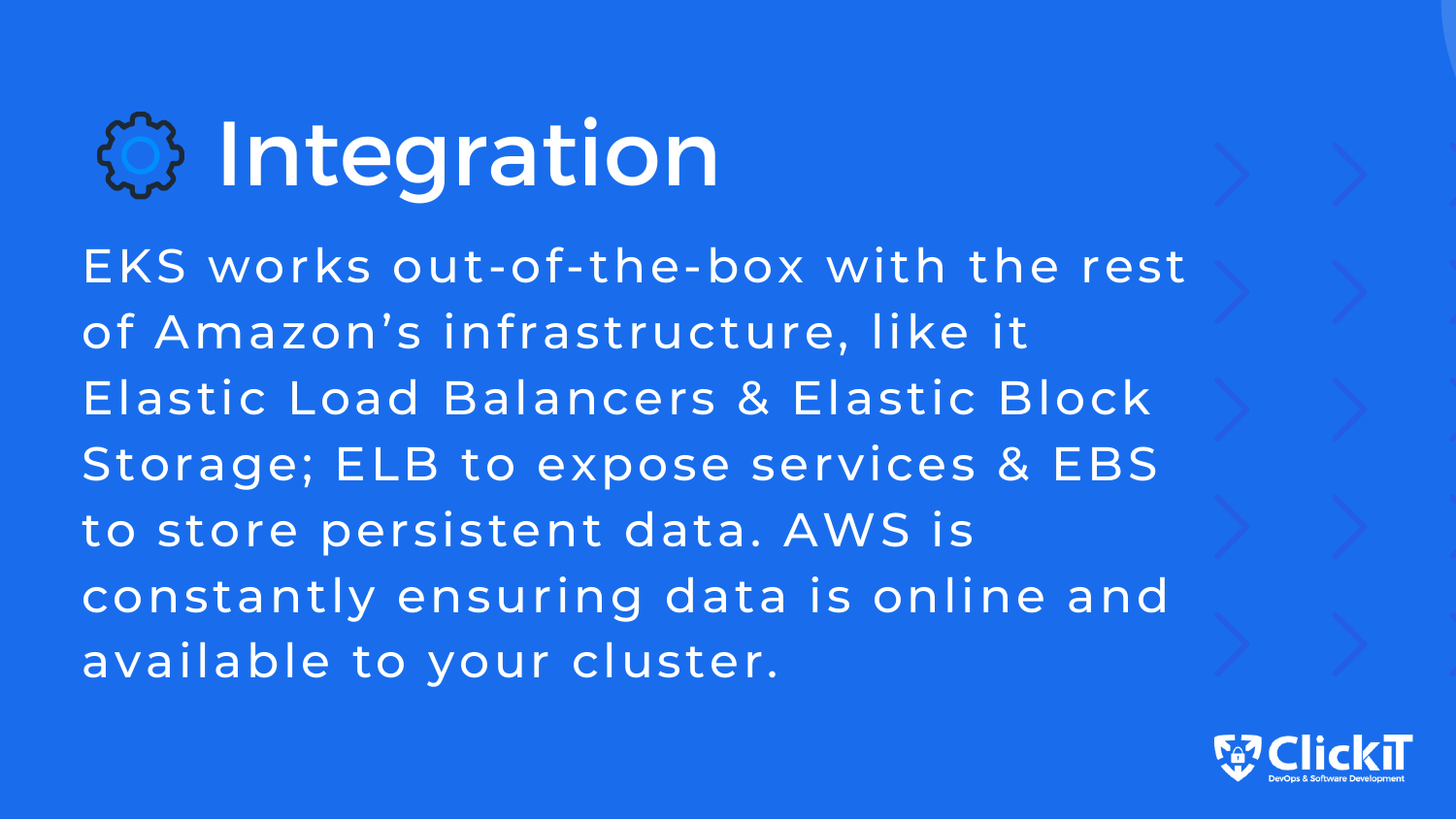#### **EXTrue Scalability**

Amazon EKS provides better scalability. The control plane assures your pods are launched across multiple physical nodes. If any of the nodes go down, your application will still be online.

But if you manage your cluster, you will have to ensure that different VMs (EC2 instances) are on different availability zones. Since running different pods on the same physical server won't give you much fault tolerance.

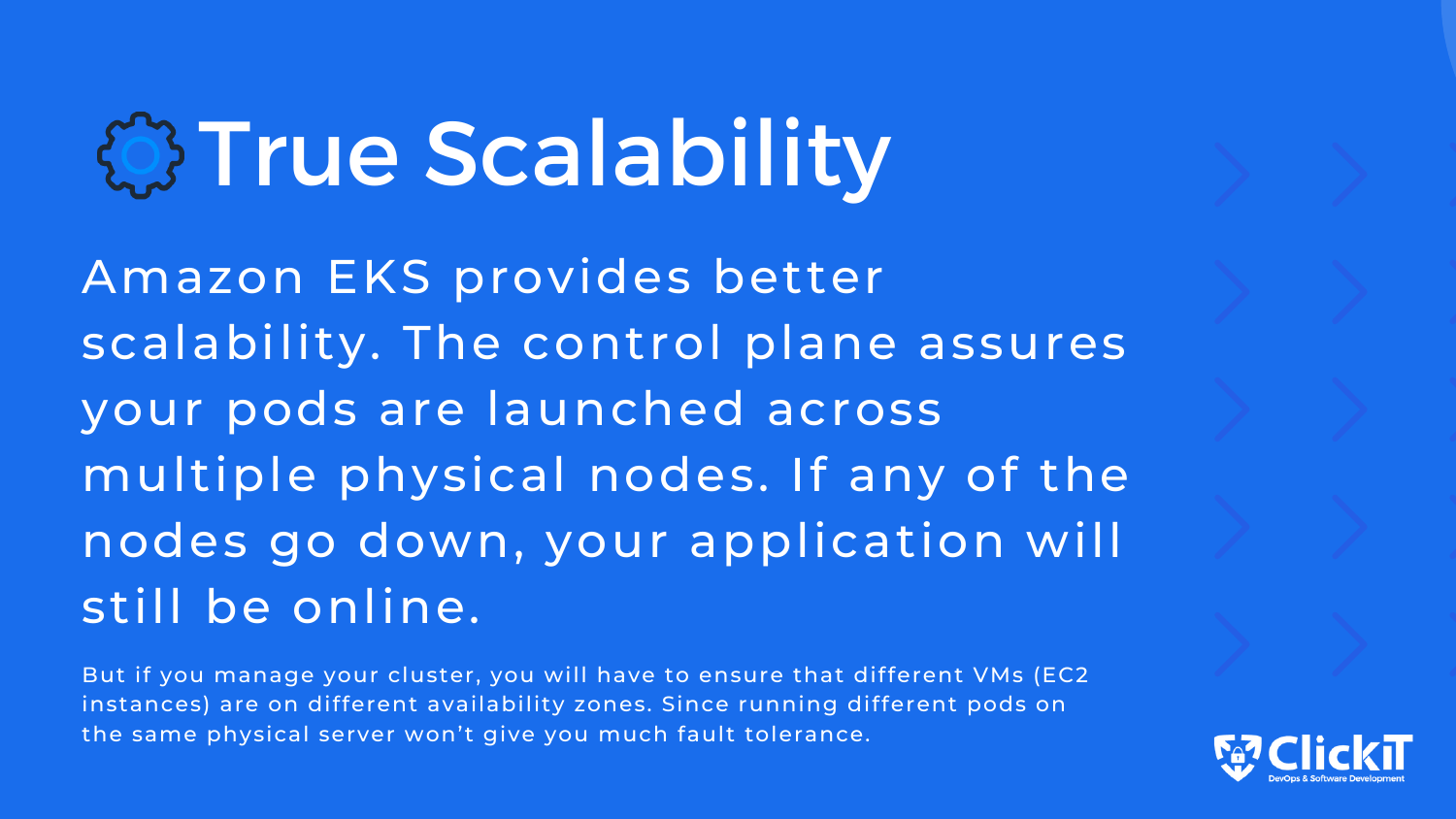VM instances run on virtualized hardware, resulting in a better overall cloud infrastructure security but slower performance.

### Fargate & Firecracker.

Containers are lightweight as they all run on the same operating system and share the underlying kernel, resulting in faster boot times, and no performance impact!